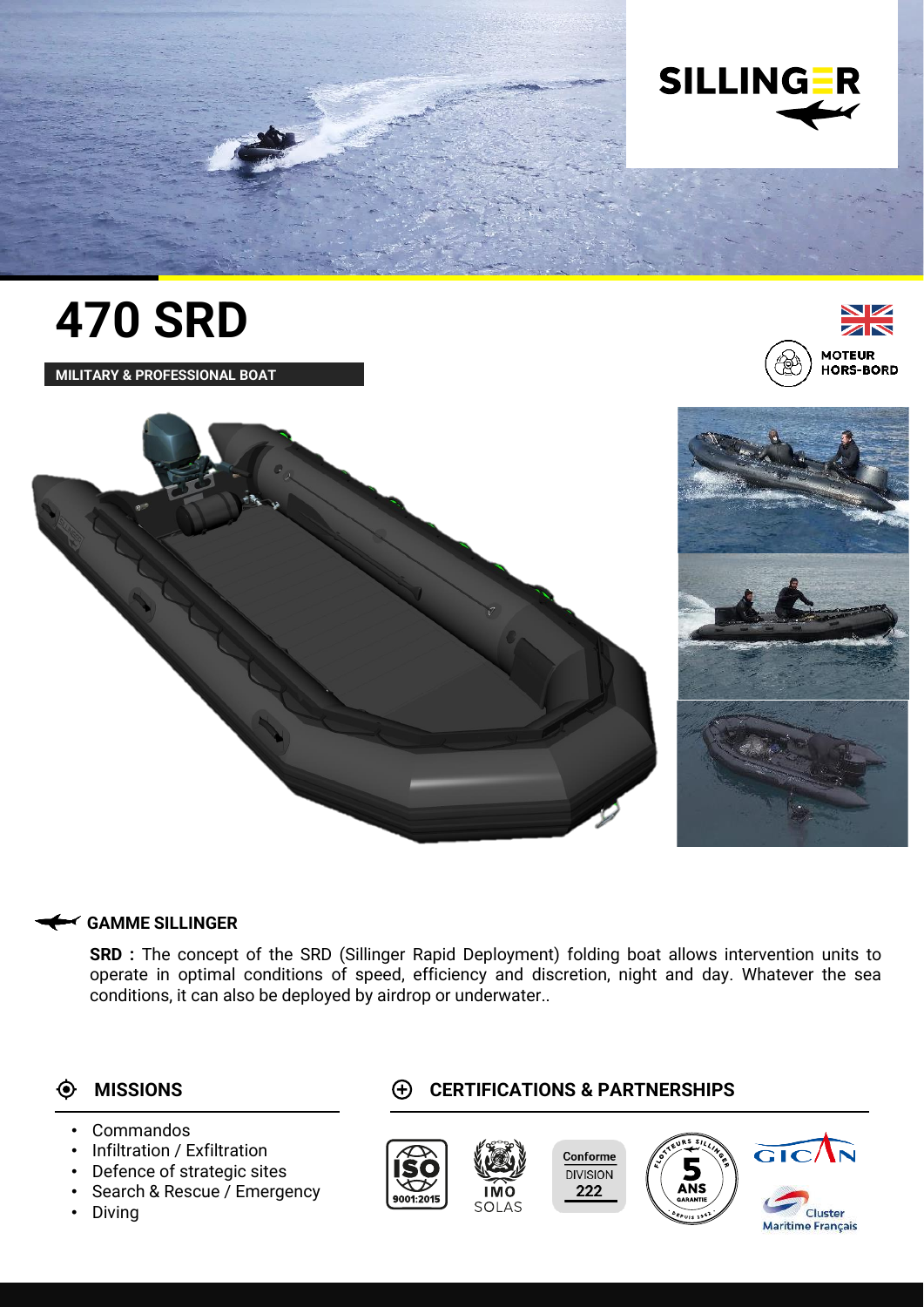### **TECHNICAL SPECIFICATIONS**

| Total length            | 4.59 m           | Hypalon / Neoprene fabric | 1670 decitex label Orca         |
|-------------------------|------------------|---------------------------|---------------------------------|
| Total width             | 1.94 m           | Number of compartments    | $4 +$ quille $+ 2$ speedtubes   |
| Internal length         | 3.19 m           | Recommended power         | 40 CV                           |
| Internal width          | $0,91 \text{ m}$ | Maximum power             | 60 CV                           |
| Float diameter          | 0.49 m           | Colour of the floats      | Noir et Gris                    |
| Empty weight            | 126 kg           | Capacity                  | 10 passagers                    |
| Max. load (excl. motor) | 1100 kg          | Dim. Rolled without floor | $1,48 \times 0.8 \times 0.65$ m |

### **FLOAT**

Made of CSM (Hypalon / Neoprene) fabric with the ORCA label, SILLINGER has been applying its unique double cold gluing technology in France for over 60 years. This technology, applied under climatic control in our French workshop, integrates an internal reinforcement band to ensure a perfect edge seal and increase the operational life of the boats. The CSM (Hypalon) covering the outer surface is an elastomer which is highly resistant to heat, abrasion and hydrocarbons, unlike coated fabrics made of plastomer (P.V.C.). The assembly of Sillinger floats is guaranteed for 5 years in professional use.

## **SCOTT STANDARD EQUIPMENT**

- Float Hypalon / Neoprene 1100 decitex label Orca
- Single point HP quick inflation system
- 160 mm perimeter anti-drag strip
- 2 front towing rings on float
- Peripheral bolt rope
- Vacuum hose + vacuum sleeve
- Rings on transom for towing
- Anti-drag strip under keel
- Inflatable keel + roll out floor aluminium blade
- Recall strap + rings on floor
- Float repair kit + inflator
- User manual FR / AN
- 2 Removable Speedtubes + anti-drag protection
- 4 Reinforced lifting rings
- Rear panel with protection and holding system
- 4 D7 inflation valves + 2 A6 pressure relief valves
- 4 ITV valves on main float
- Reinforced SS front handle + 6 carrying handles
- 6 Internal lashing rings on float
- 2 Multiple paddle holders + 6 paddles

### **QUICK INFLATION SYSTEM CUSTOMIZATION**  $\mathbb D$

The SRD system consists of a compressed air or CO2 cylinder connected to the float and keel by means of an intercommunication valve system. This device allows simultaneous inflation of the whole boat in less than 45 seconds.

## **OPTIONS**

- + Grounding pads under float
- + Carrying handle on inside cone
- + Towing V
- + Specific marking on float
- + Flexible tank
- + Protective cover
- + Other float colours (orange, red, green...)
- + XL storage bag
- + D-ring for fixing to float
- + Special seat reinforcement
- + Reinforced wrist straps
- + Mooring kit
- + Foot-strap on floor
- A6 pressure relief valves

Customize your boat according to your specific needs. With a know-how acquired since 1962, our teams will advise you according to the specificities of your mission.

More information on: www.sillinger.com



7 14 rue de Buray - ZI des portes de Chambord 41500 Mer - France Tél. +33 (0)2 54 81 08 32 Fax +33 (0) 2 54 81 32 95 ⊠ contact@sillinger.com

**SILLINGER.FR**  $\boxed{0}$  in Un savoir-faire MARCK & BALSAN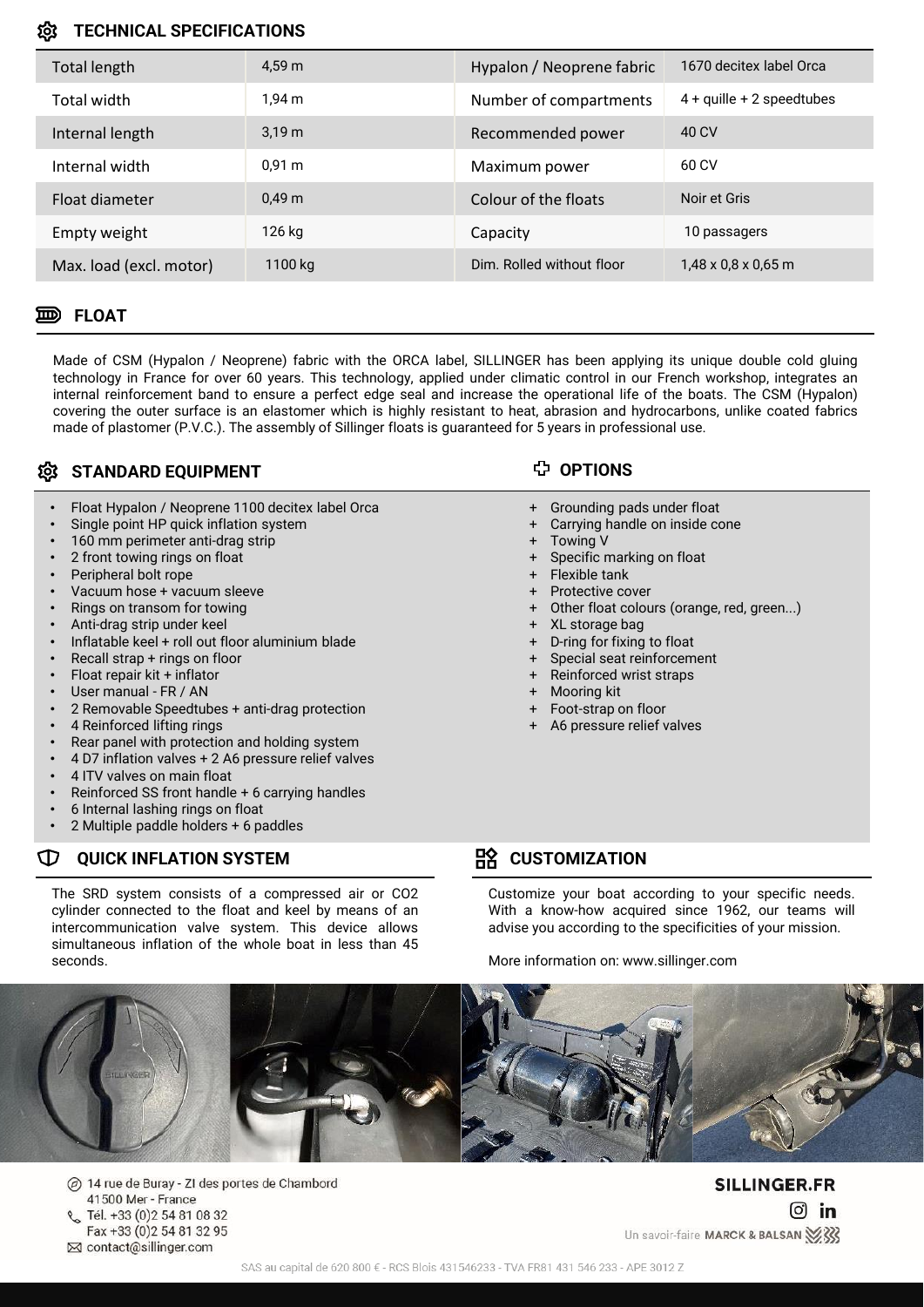

# **SYSTEM SRD SUB**



**OPTION FOR SRD FOLDABLE BOAT**



### **SILLINGER SUBMERSIBLE TECHNOLOGY**

**SRD SUB :** This innovation, compatible with Sillinger's SRD folding range, allows the boat to be submerged to provide underwater concealment for commando missions. This technology is also compatible with advanced operations such as air transport, airdrops or deployment / recovery from a submarine. The strengths of this craft are the speed of implementation (sinking / raising in less than 5 minutes) and the ease of handling (operable by one person).Translated with www.DeepL.com/Translator (free version)

### $\ddot{\bullet}$

- Commandos
- Infiltration
- **Exfiltration**

### **MISSIONS CERTIFICATIONS & PARTNERSHIPS**



**Maritime Francais**